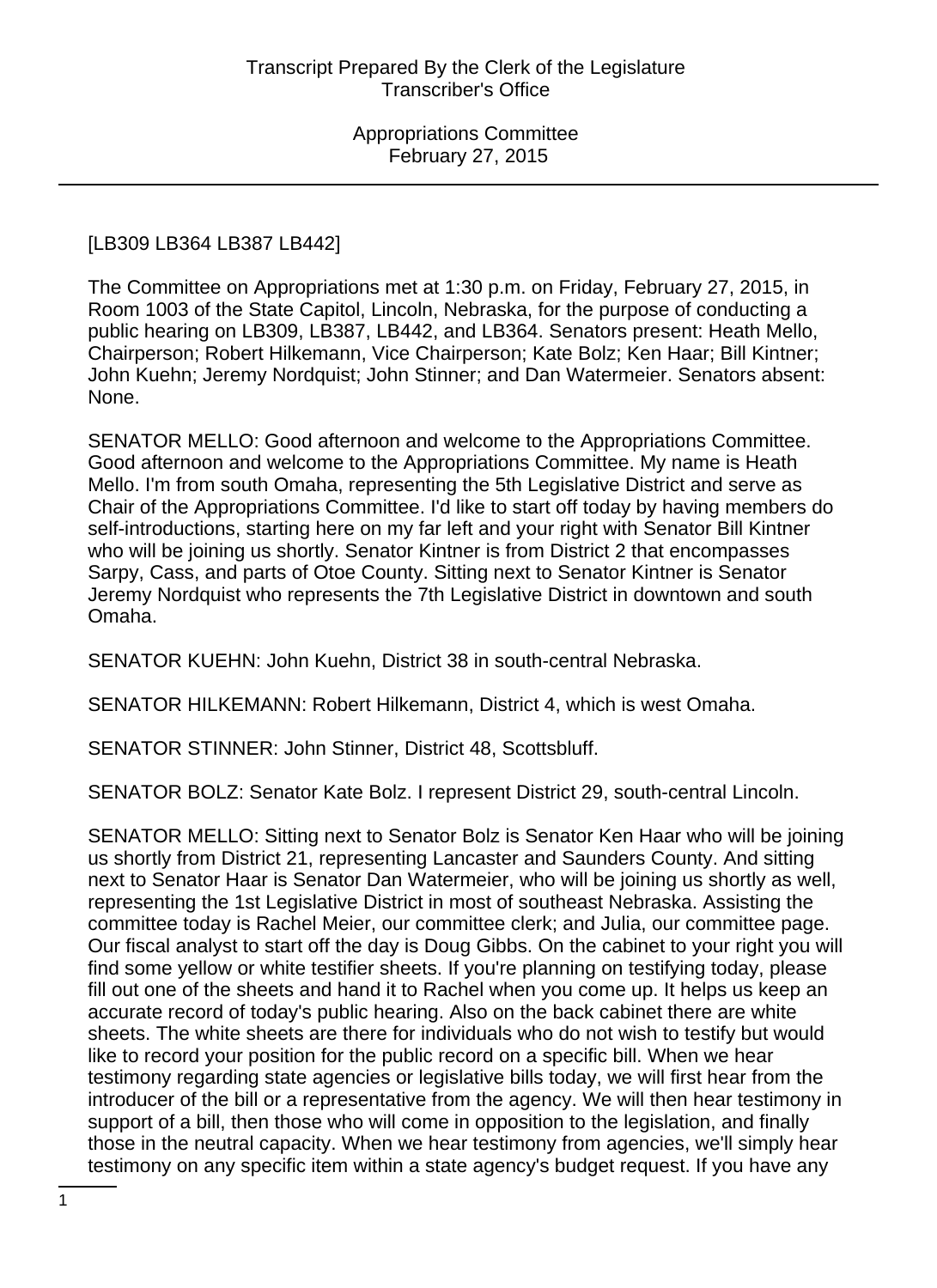## Transcript Prepared By the Clerk of the Legislature Transcriber's Office

Appropriations Committee February 27, 2015

handouts, please bring up at least 11 copies and please give them to Julia. If you do not have enough copies, she will help make more for you. We ask that you begin your testimony today by giving us your first and last name and spelling it for the public record. We will be using the five-minute light system today and when you begin your testimony the light on the table will turn green. The yellow light is your one-minute warning, and when the red light comes on we ask that you please wrap up with your final thoughts. At this time, I would ask all of us, including senators, to please take a look at our cell phones and make sure they are on the silent or vibrate mode. With that, at this time we will begin today's public hearings with all four bills: LB309, LB442, LB387, and LB364. What we will do is we will have each individual senator come up and testify and introduce their bill, and then we will hear all testimony on all four bills: those in support, those in opposition, and those in the neutral capacity. With that, the first introducer will be Senator Davis with LB309. [LB309]

SENATOR DAVIS: Thank you, Senator Mello, members of the Appropriations Committee. I'm Al Davis, D-a-v-i-s, and I represent the 43rd Legislative District, and I'm going to keep this just as brief as I possibly can. LB309 is a request to allocate an additional \$25 million to the Property Tax Credit Fund. As you know, property taxes are one of the chief concerns in the state, as identified by the Tax Modernization Committee, and is something that I hear about in my district on an hour-by-hour basis everywhere I go. Now I know that you've already made a decision to put another \$45 million, I believe, into the Property Tax Credit Fund, which I applaud you for. I think that's a great, great service to the state and that's really all I came to say, you know. So I think you've done what I wanted to do in a way more generous manner than I might have done with my bill, but I applaud you for it because it will solve some of the property tax issues outstate. Thank you. [LB309]

SENATOR MELLO: Thank you, Senator Davis. Are there any questions from the committee? Seeing none, thank you, Senator Davis. And will you be waiving closing? [LB309]

SENATOR DAVIS: I will be waiving closing. [LB309]

SENATOR MELLO: All right. Thank you. Next up we will hear from Senator Bolz on LB442. [LB442]

SENATOR BOLZ: Good afternoon. I'm tempted to come up and say ditto. But I will say I appreciate the work of this committee in developing a balanced approach to finding a budget that works for this state as well as... [LB442]

SENATOR MELLO: Senator, could you please... [LB442]

SENATOR BOLZ: Oh, yes. [LB442]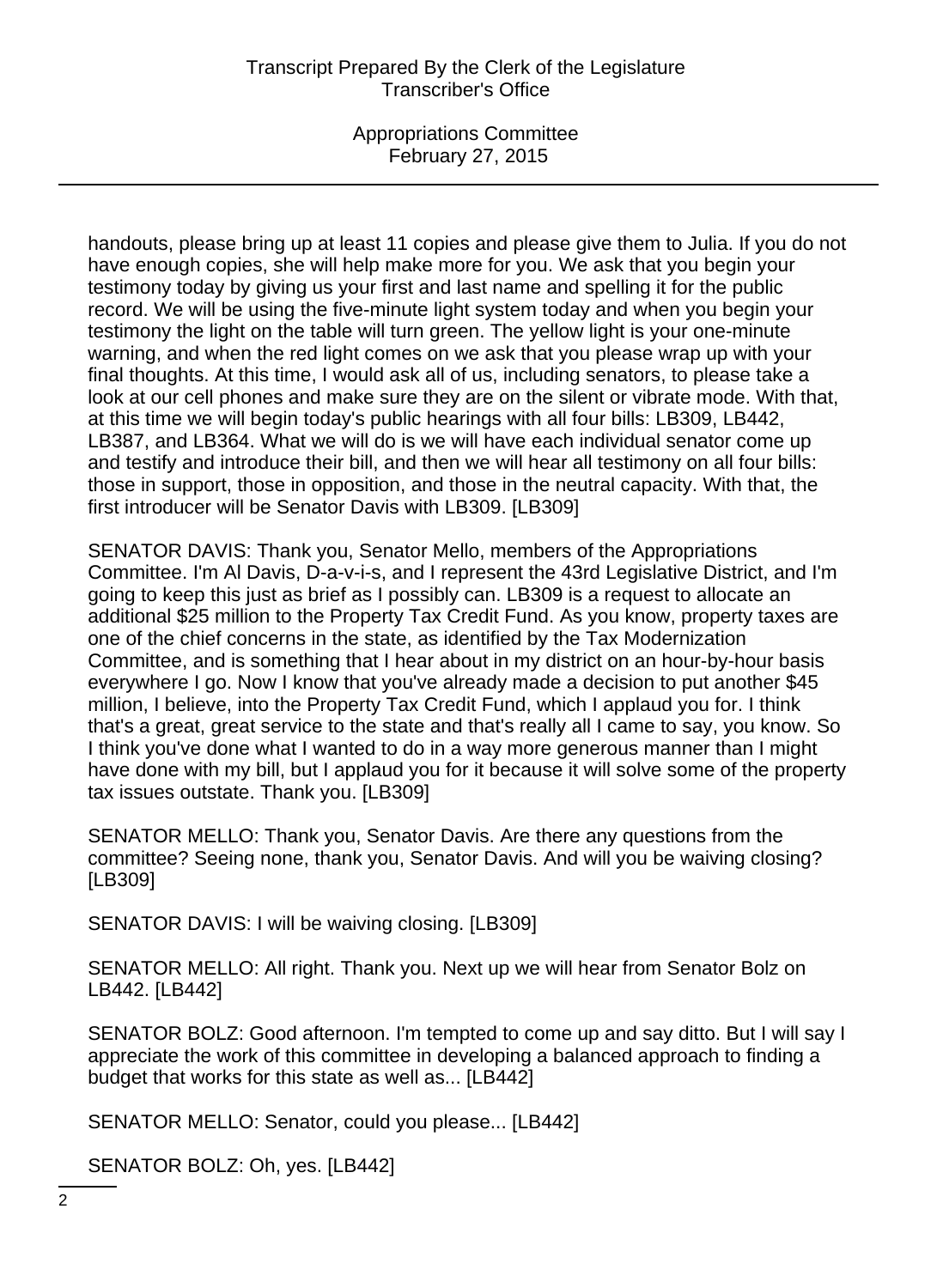SENATOR MELLO: ...could you please state your name? (Laughter) [LB442]

SENATOR BOLZ: Senator Bolz, that's B-o-l-z. I appreciate the balanced approach to our budget and to finding opportunities for tax relief and look forward to continuing to work with all of you towards those goals. [LB442]

SENATOR MELLO: Thank you, Senator Bolz. Are there any questions from the committee? We would like to wish you a happy birthday, Senator Bolz. [LB442]

SENATOR BOLZ: Thank you. [LB442]

SENATOR MELLO: Next we'll move to LB387. Senator Schnoor. [LB387]

SENATOR SCHNOOR: Senator David Schnoor, D-a-v-i-d S-c-h-n-o-o-r. I represent District 15. And I like how you do this. You guys knock this stuff out and move on. We need...I need to talk to Senator Schilz and take some recommendations to him. I'm simply asking that this committee take into consideration to transfer \$60 million from the Cash Reserve to the Property Tax Credit Cash Fund. This would give tax relief to all property owners in the state of Nebraska. It's not just landowners; it's to everybody that owns property. And for the estimated cost for \$1,000 worth of valuation it would be a savings of just \$10. It's a small amount but it's just something. It's taxes that have been paid already by the taxpayer and let's give it back to them. It is already...it's been done already. I did not, in fact, did not know that. And I looked on my tax statement to see that, by gosh, it is there, because everybody automatically looks at the bottom to see what the bill is. But there is money going back to the taxpayers so I'd like that to continue. So that's simply what I'm asking. [LB387]

SENATOR MELLO: Thank you for your testimony, Senator Schnoor. Are there any questions from the committee? Senator Haar. [LB387]

SENATOR SCHNOOR: Yes, sir. [LB387]

SENATOR HAAR: We're not going to let you get off that easy. No, this is just something I've been thinking about and will ask when it comes on the floor and so on. But do you see any way to make property tax benefit renters--I mean often young people and poor people are renters--so that property tax can actually get through to those folks? [LB387]

SENATOR SCHNOOR: You say renters? [LB387]

SENATOR HAAR: Yeah. [LB387]

SENATOR SCHNOOR: Well, you would hope that ultimately...when property tax goes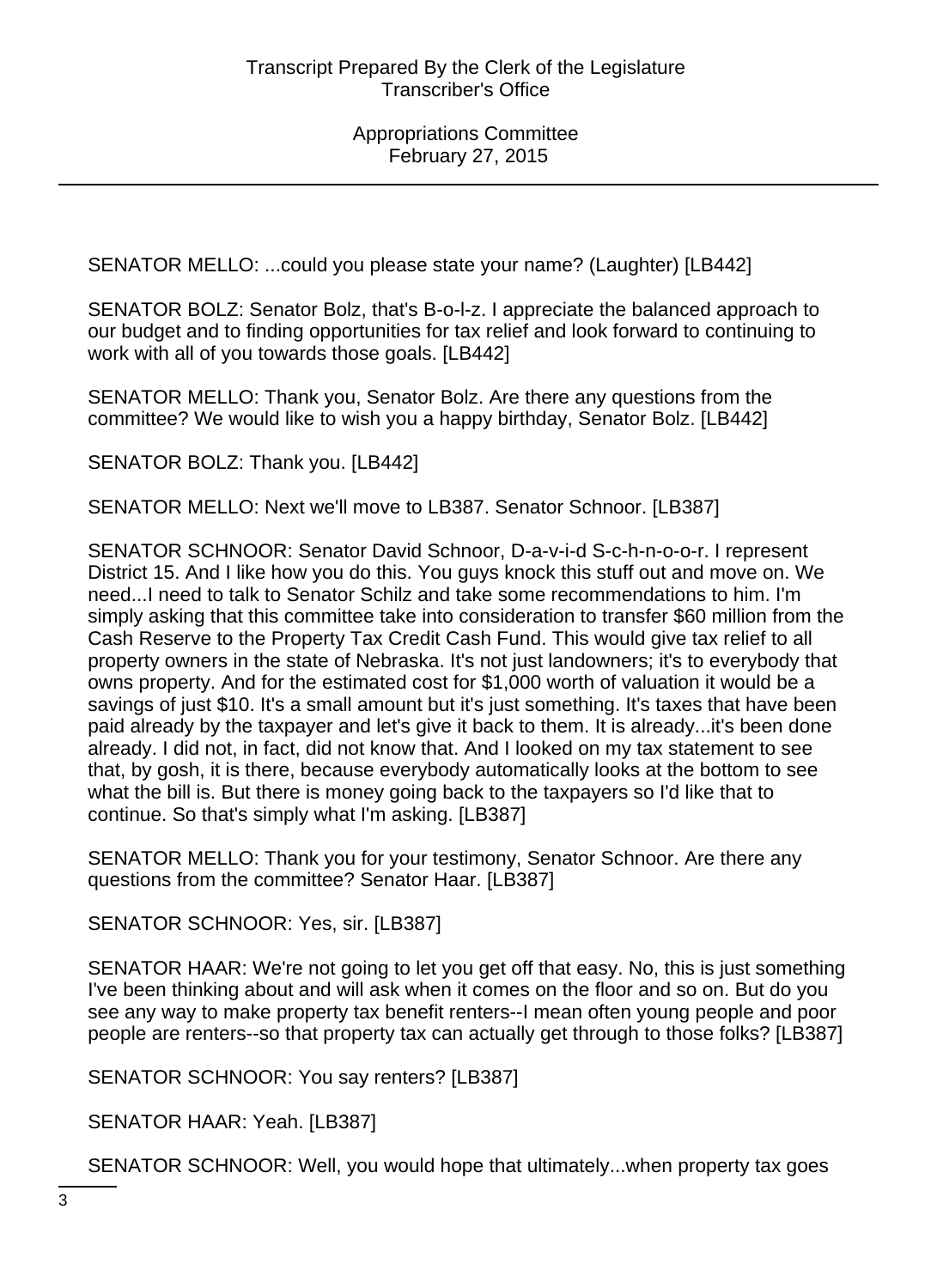up your rent check gets higher. [LB387]

SENATOR HAAR: Uh-huh. [LB387]

SENATOR SCHNOOR: So you would hope that would, in turn, go down. You know this is, although \$60 million is a lot of money, when it comes down to the per person or per property basis, it's \$10 or \$20. You know it doesn't amount to a lot. So will it go back down to the renter? You know, that's going to be up to the landlord. So I guess I really can't answer that. [LB387]

SENATOR HAAR: Okay. Well, it would be nice to find a way to sort of reverse engineer that. And again, this isn't just with your bill but a recent example that's come to my mind is fuel costs have gone way down for the airlines and they've not made those reductions in their, you know, in their airfares. And so I would hope that this would have a downward influence on rents, but I'm not sure it would. [LB387]

SENATOR SCHNOOR: You know, we're hoping the same thing with farm inputs. You know, as commodity prices skyrocketed, inputs caught up with it. Now commodity prices have gone back down but inputs have not. So we're hoping in time that will follow. And that's, I guess, the only good answer I can give for you here is hopefully that will follow with the costs of rent. [LB387]

SENATOR HAAR: Okay. Maybe it's something we can all think about. [LB387]

SENATOR SCHNOOR: Yes. [LB387]

SENATOR HAAR: Yeah. Thank you very much. Appreciate that. [LB387]

SENATOR SCHNOOR: Uh-huh. Yes, sir. [LB387]

SENATOR MELLO: Senator Kuehn. [LB387]

SENATOR KUEHN: Thank you, Senator Mello. Senator Schnoor, I have a couple quick questions for you. First, I noted that your funding source for the \$60 million for the Property Tax Credit Fund was from the Cash Reserve Fund. Alternatives that have been proposed come from General Funds. So why did you feel that the Cash Reserve, or the rainy day fund, was the best opportunity for the funding of the Property Tax Credit Fund versus General Funds? [LB387]

SENATOR SCHNOOR: Because it's truly money back in the taxpayers' pockets. That's money that's already been paid. It's sitting in the savings account, so to speak, and so let's do what we can to give it back to them. [LB387]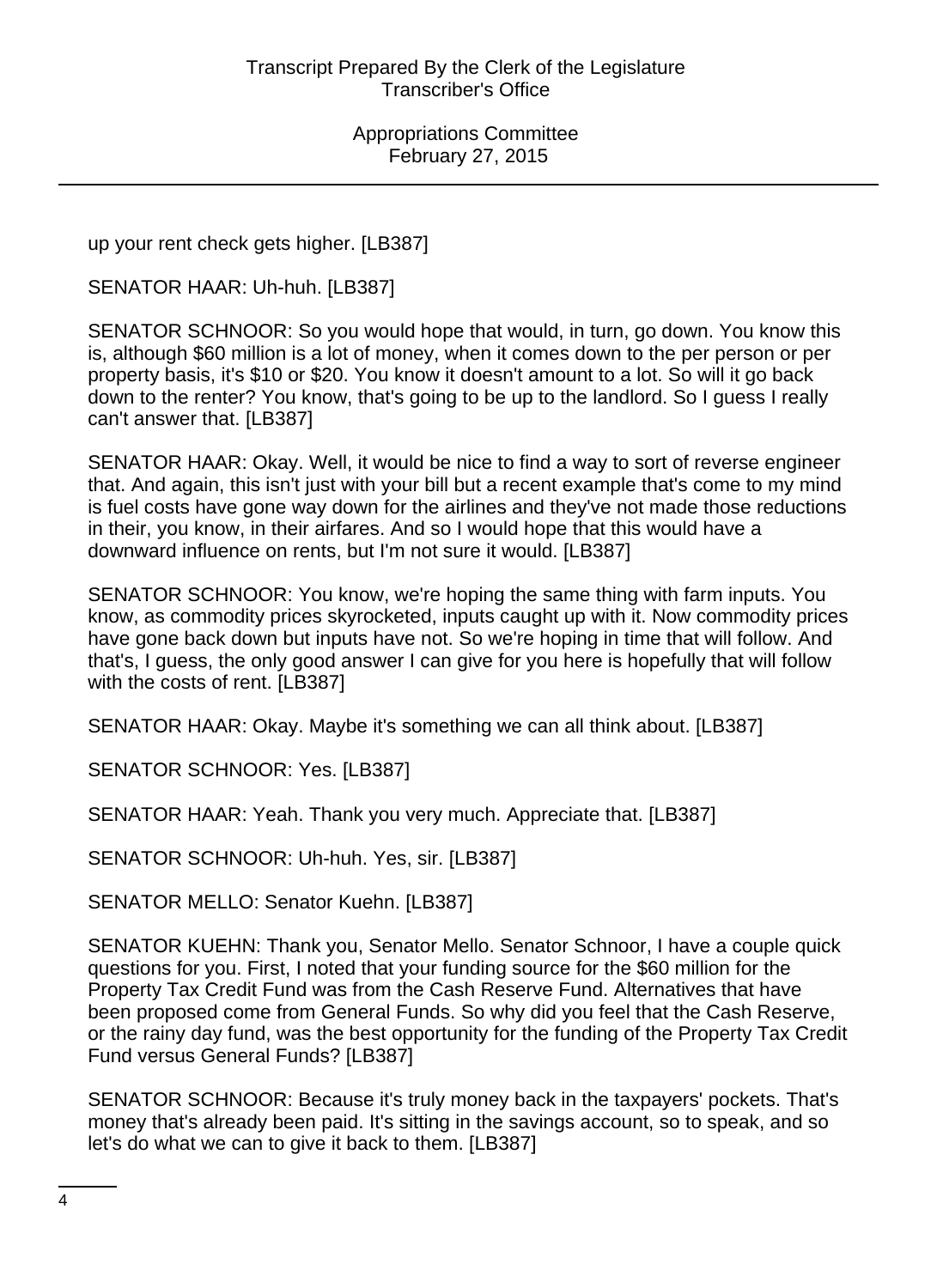SENATOR KUEHN: Okay. My second question would be taking and tapping into that rainy day fund for this biennium, that would then assume that going forward in future bienniums that \$60 million disappears. Would that be your intent or would you expect that this would then be back as a General Fund appropriation going forward or how do you envision this fund being maintained over time? [LB387]

SENATOR SCHNOOR: The Cash Reserve Fund or this? [LB387]

SENATOR KUEHN: The Property Tax Credit Fund. [LB387]

SENATOR SCHNOOR: I would anticipate that this is something that's not going to last forever, that we need to look at...we have much bigger issues with taxation, with property taxes that my personal feeling is it's not going to get solved in this committee...or not in this committee but this year in the Legislature. I think particularly with education, I think we have some major, major...I don't want to say issues. That might not be the right term. But we have some things we have to look at in particular with TEEOSA. TEEOSA is a formula that's 25 years old. It served its purpose well but when it was designed the property values, you know, ag land in particular, was \$500 to \$1,000 an acre. Now it's anywhere from \$10,000 to \$15,000 an acre. So there's no way anybody could have anticipated that. So back to your question, from my perspective, this is just a small help for the landowners that...but it's not a long-term solution by any means. [LB387]

SENATOR KUEHN: Thank you. [LB387]

SENATOR MELLO: Any other questions from the committee? Seeing none, thank you, Senator Schnoor. You're going to waive closing? [LB387]

SENATOR SCHNOOR: I will. [LB387]

SENATOR MELLO: Okay. Thank you. [LB387]

SENATOR SCHNOOR: Thank you, sir. [LB387]

SENATOR MELLO: That will take us to our last bill introduction by Senator Dan Watermeier, LB364. [LB364]

SENATOR WATERMEIER: Thank you, Chairman Mello, Appropriations Committee. I am Senator Dan Watermeier, spelled W-a-t-e-r-m-e-i-e-r, representing District 1 and here today to introduce LB364. LB364 proposes to transfer \$60 million in each year of the next biennium from the General Fund to the property tax credit program. The property tax credit program offsets a portion of real property taxes levied based upon the valuation of each parcel of real property compared to the valuation of all real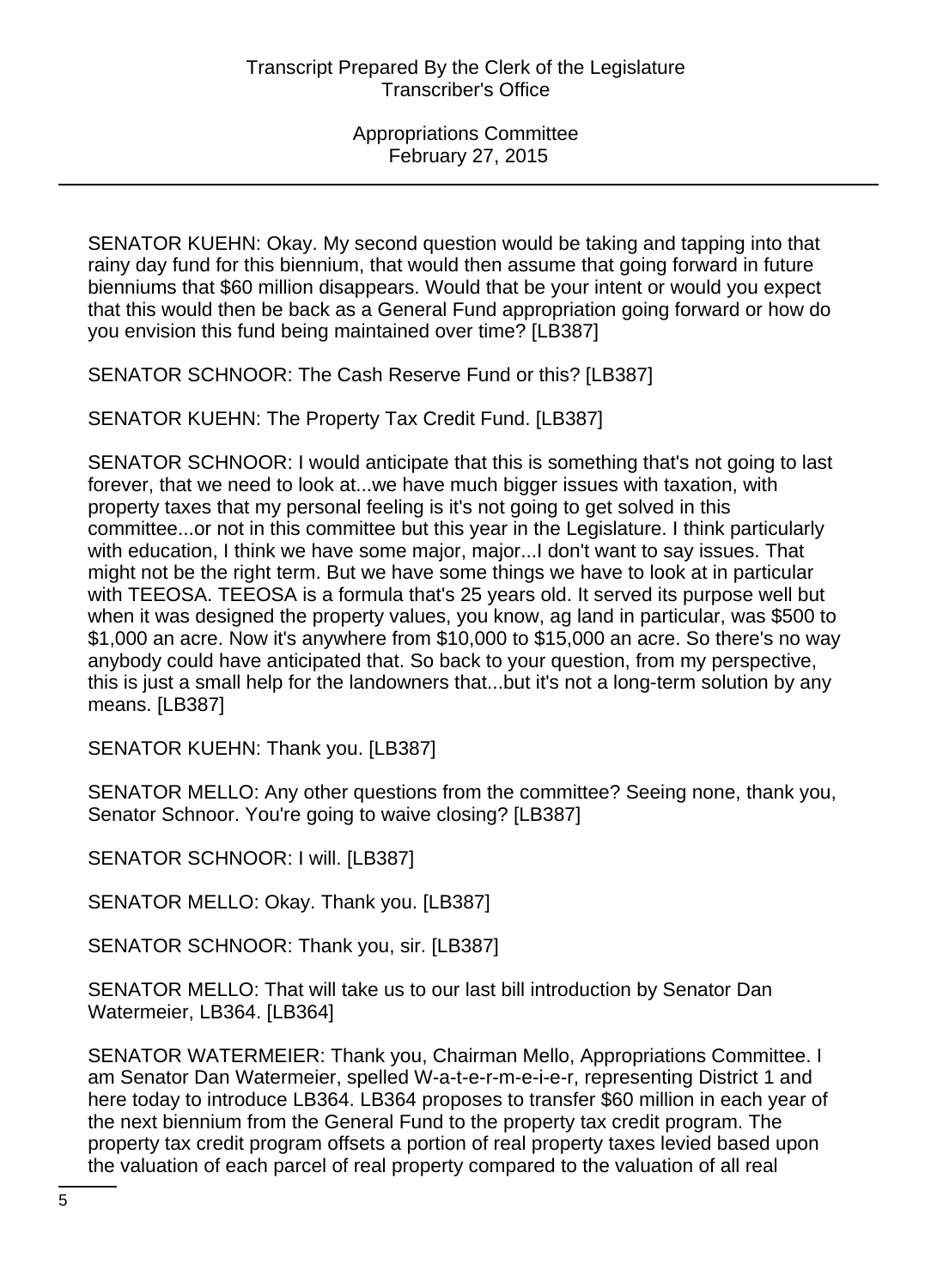## Transcript Prepared By the Clerk of the Legislature Transcriber's Office

Appropriations Committee February 27, 2015

property in the state. This property tax credit does not reduce the levy or the tax rate but is reflected as a reduction in the tax due on the tax statements. It has no impact on the property tax rate set by political subdivisions and the state of Nebraska offsets a portion of the real property taxes levied by reimbursing the local governments for the amount credited to local taxpayers. Although I did not introduce LB364 at the request of the Governor, he did include the same concept for property tax relief in his budget proposal. His message stated that his property tax relief measure will help all Nebraskans, homeowners, small business owners, and our farmers and our ranchers. The property tax credit program began in 2007 with funding at \$105 million, which was increased to \$115 million the following year. I was supportive of efforts to increase the property tax credit program by \$25 million last year to the \$140 million annually. LB364 would bring the program to \$200 million annually. Funded at the \$140 million for tax year 2014, the property tax credit amounted to \$71.54 per \$100,000 of taxable valuation. An additional \$60 million would raise the credit by approximately \$30 to just over \$100 of credit per \$100,000 of value. By increasing the property tax credit, it provides immediate and direct relief to all Nebraskans that pay property taxes. With funding at the \$200 million level, as proposed in LB364, it is projected that the property tax credit program will result in an approximate 6 percent reduction in the property taxes. Property taxes have been levied since 1857. A constitutional amendment adopted by voters in 1966 eliminated the use of property tax for state purposes. In 1967, the political subdivisions began exclusively levying property taxes. Today, property tax is a primary revenue-raising tool for political subdivisions. According to a recent report by the Legislative Research Office, property tax revenue accounted for approximately 39 percent of all state and local tax revenue collected. This compares with individual income tax comprising of less than 23 percent, and sales tax at about 21 percent. According to the Tax Foundation, which is a nonpartisan research think tank based in Washington, D.C., Nebraska ranks 20th when compared to all states in state and local tax collections per capita for fiscal year 2011. Nebraska's individual income tax collections per person in 2011 ranked us at 21st highest nationally. Our sales tax on consumers ranked us 25th. However, the property taxes collected per person ranked us at 14th highest in the nation. Consequently, this data verifies what we all know in that our property tax system is carrying too heavy of a burden in supporting government. In talking to constituents, I find that property taxes are their number one concern. I'm confident that most of you have heard very similar testimony. The property tax credit program is one way to provide direct property tax relief to taxpayers, and I believe we should increase the appropriation to this program, thereby providing more meaningful property tax relief. I thank my fellow Appropriations members for including an annual \$45 million in this program to our preliminary budget and recommendations. However, I do encourage us to stay on task and add the \$15 million extra to bring us to the total of \$200 million. With that, I'd try to answer any questions. I know you had lots of testimony here already today, but I'd like to end with my support of this bill. [LB364]

SENATOR MELLO: Thank you, Senator Watermeier. Are there any questions from the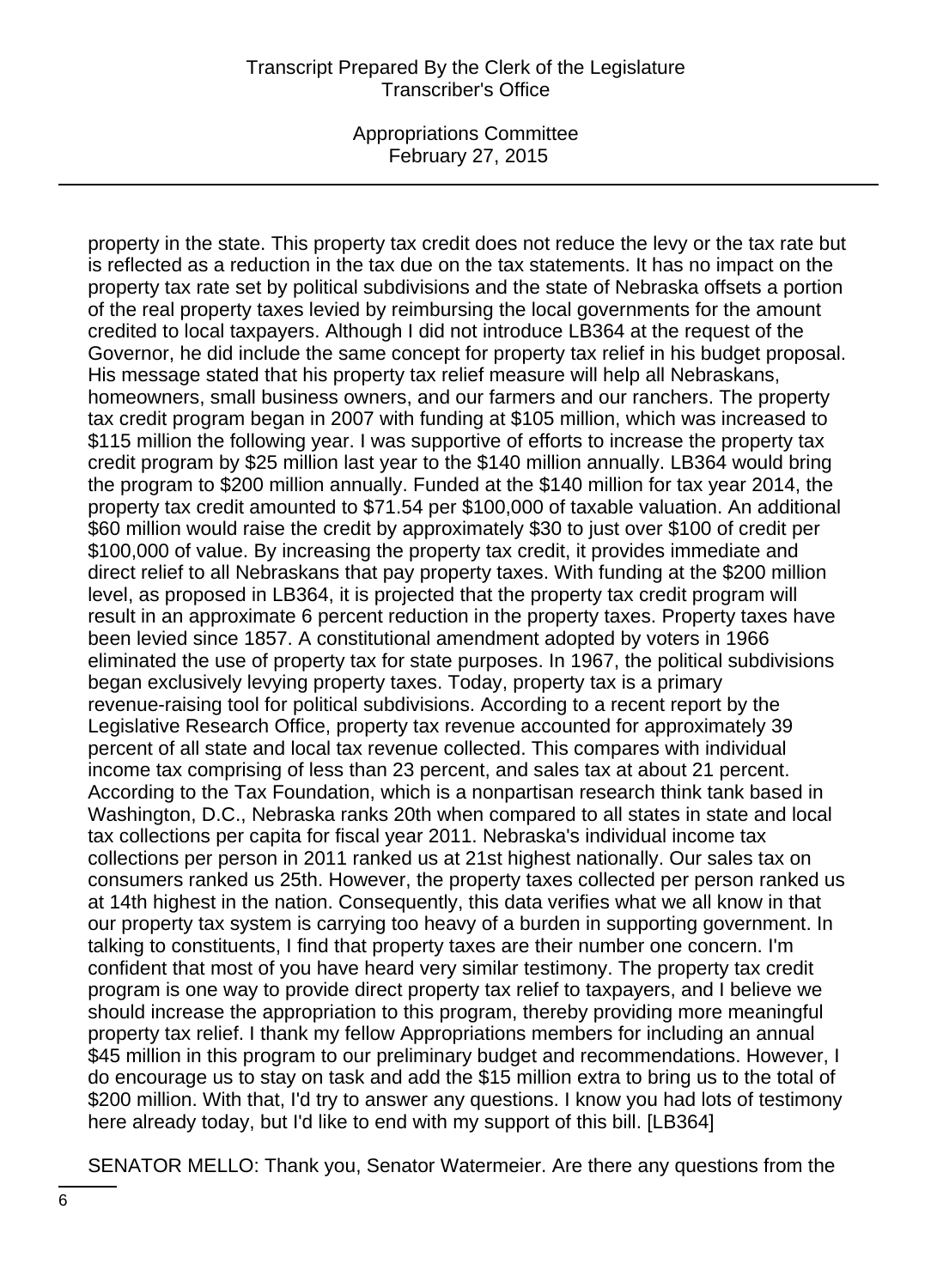committee? Senator Kuehn. [LB364]

SENATOR KUEHN: Thank you, Senator Watermeier. Just a question about, as you envision this additional \$60 million going in, would it be your expectation then that going forward into future bienniums that the Property Tax Credit Fund would be...continue to be funded via General Funds at the rate of \$200 million annually in future bienniums and for future budgeting purposes? [LB364]

SENATOR WATERMEIER: You know, barring some overhaul of the whole system, which I'd be fully in favor of looking at yet if we could get to that point and fix the TEEOSA issue, fix the property tax issue all at the same time, I would be...wouldn't be opposed to looking at that. But I guess for the way it looks today, I would say that's probably going to be our avenue. [LB364]

SENATOR KUEHN: Okay. [LB364]

SENATOR MELLO: Any other questions from the committee? Seeing none, thank you, Senator Watermeier. Are you going to waive closing? [LB364]

SENATOR WATERMEIER: I'm here today. Yep, I'm done with the other two bills. [LB364]

SENATOR MELLO: Okay. First, we will take proponents on LB309, LB387, LB442, and LB364. Any proponents? [LB309 LB387 LB442 LB364]

LAVON HEIDEMANN: (Exhibit 1) Senator Mello and members of the Appropriations Committee, my name is Lavon Heidemann, L-a-v-o-n, Heidemann, H-e-i-d-e-m-a-n-n. I'm a registered lobbyist for Nebraska Farm Bureau. Today, out of respect for your time, being as it's Friday, we got a whole bunch of people together. I'm also testifying today not only on behalf of Nebraska Farm Bureau but also Nebraska Cattlemen, Nebraska Corn Growers, Nebraska Dairy Association, Nebraska Pork Producers, Nebraska Poultry Industries, and the Nebraska Soybean Association. We're all here in support of LB364, introduced by Senator Watermeier. We appreciate all the other efforts with all the other bills. This bill actually aligns a little bit more the amount that we would like and where it's coming from. I would like to first express my collective...our collective appreciation to Senator Watermeier for introducing LB364. In addition, we would like to express our appreciation to the Appropriations Committee for including an additional \$45 million for the property tax credit program in its preliminary budget recommendations. We are very appreciative of the committee's recommendation and the recognition of the need for property tax relief in Nebraska. However, we strongly urge the committee to increase the overall program amount in the property tax credit program to \$200 million, or a \$60 million increase over the current budget, as LB364 seeks to do. The cry for property tax reduction is loud and growing...the ranchers,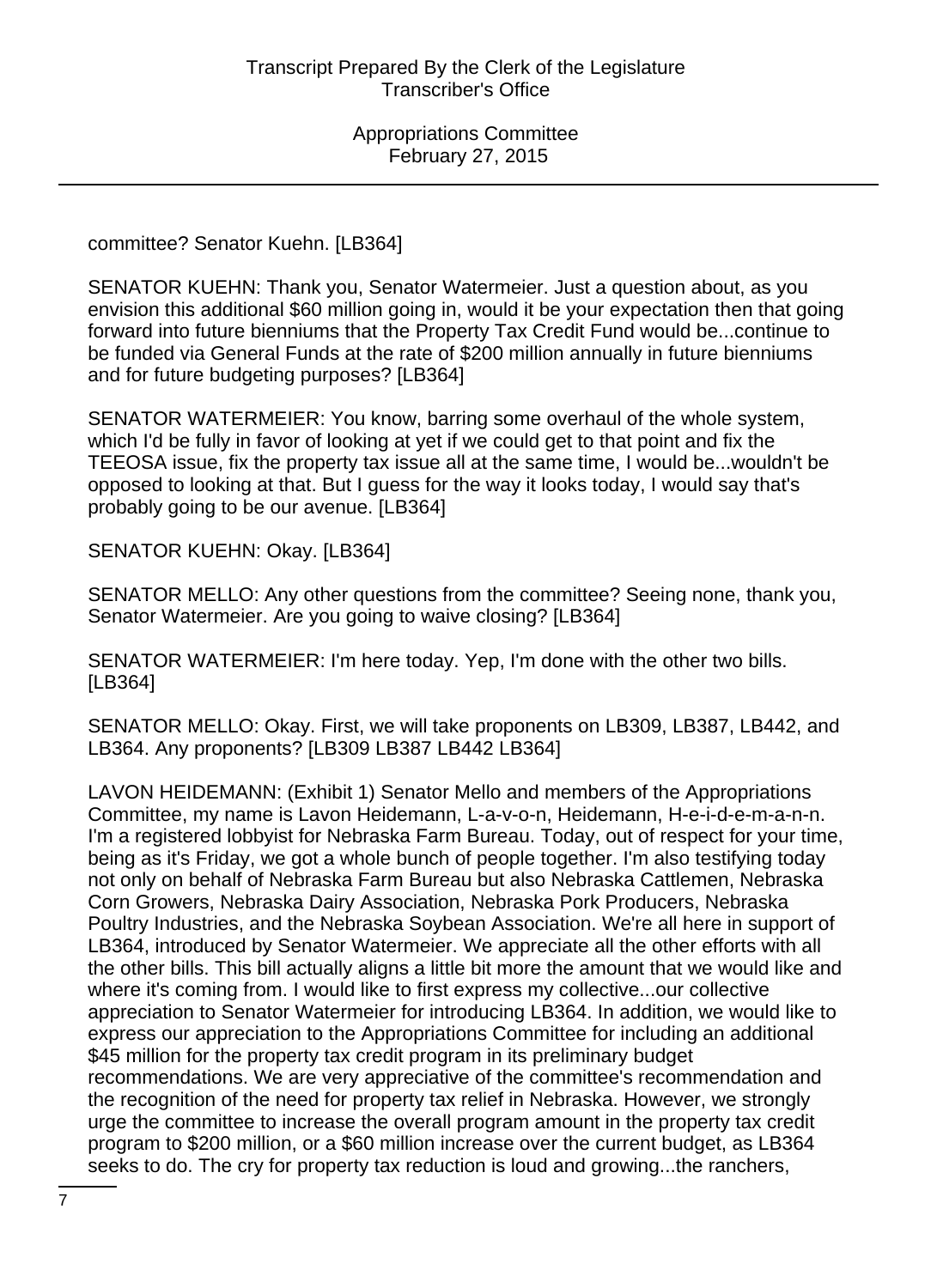homeowners, and small...for ranchers, homeowners, and small business owners. It's a dollar-for-dollar relief. Taxpayers will know exactly the amount of relief provided. And increasing the program to \$200 million is consistent with the budget recommendations made by Governor Pete Ricketts. For the state's farmers and ranchers, the need for property tax relief is real. Since 2004, property tax on agricultural land have increased 162 percent. It is likely agricultural land values will see double-digit growth again in 2015. We've heard increases of 18 to 38 percent in Cherry County, depending on the land type, and 33 percent in Sarpy County. Increasing the dollars in the property tax credit program is one thing the Legislature can do where all taxpayers would be helped. Again, all our organizations support LB364 and we do appreciate the work of the Appropriations Committee on this important matter. Thank you for having the opportunity to testify this afternoon. I would be happy to or at least try to answer any questions that might come my way. [LB309 LB387 LB442 LB364]

SENATOR MELLO: Thank you for your testimony, Mr. Heidemann. Are there any questions from the committee? Seeing none, thank you, Lavon. [LB309 LB387 LB442 LB364]

LAVON HEIDEMANN: Thanks. It's good to be back once again. [LB309 LB387 LB442 LB364]

SENATOR MELLO: Are there any other proponents to LB309, LB387, LB442, or LB364? [LB309 LB387 LB442 LB364]

PAT PTACEK: (Exhibits 2 and 3) Good afternoon, Chairman Mello, members of the Appropriations Committee. For the record, my name is Pat Ptacek, that's P-a-t P-t-a-c-e-k, associate lobbyist with the Association of Nebraska Ethanol Producers, testifying upon...for myself and for Loran Schmit in favor of all four bills. The passage of any or even all of these bills plus an amount recommended by the Appropriations Committee, would provide immediate property tax relief for rural taxpayers. There are a variety of proposals that may assist all Nebraska taxpayers to relieve their tax burden. Some are more effective than others. Previous Nebraska legislators have recognized that the best property tax relief is to add value to Nebraska commodities and livestock. The committee is to be commended for its support of legislation which encouraged the development of the Nebraska biofuels industry. During 2014, 49 percent of our corn production was processed by Nebraska ethanol plants--a demand which substantially increased the value of our corn crop and which made it easier for Nebraska corn producers to pay their taxes. The distillation process produced hundreds of thousands of tons of distillers grains and the availability of that cattle feed for Nebraska cattle feeders is a major reason why Nebraska has now taken over Texas as the number one cattle-feeding state in the nation. The Nebraska cattle industry is profitable today, which makes it easier to pay real estate taxes. That does not correct the inequity of our property tax system, however, but it does reduce the strain. The passage of any or all of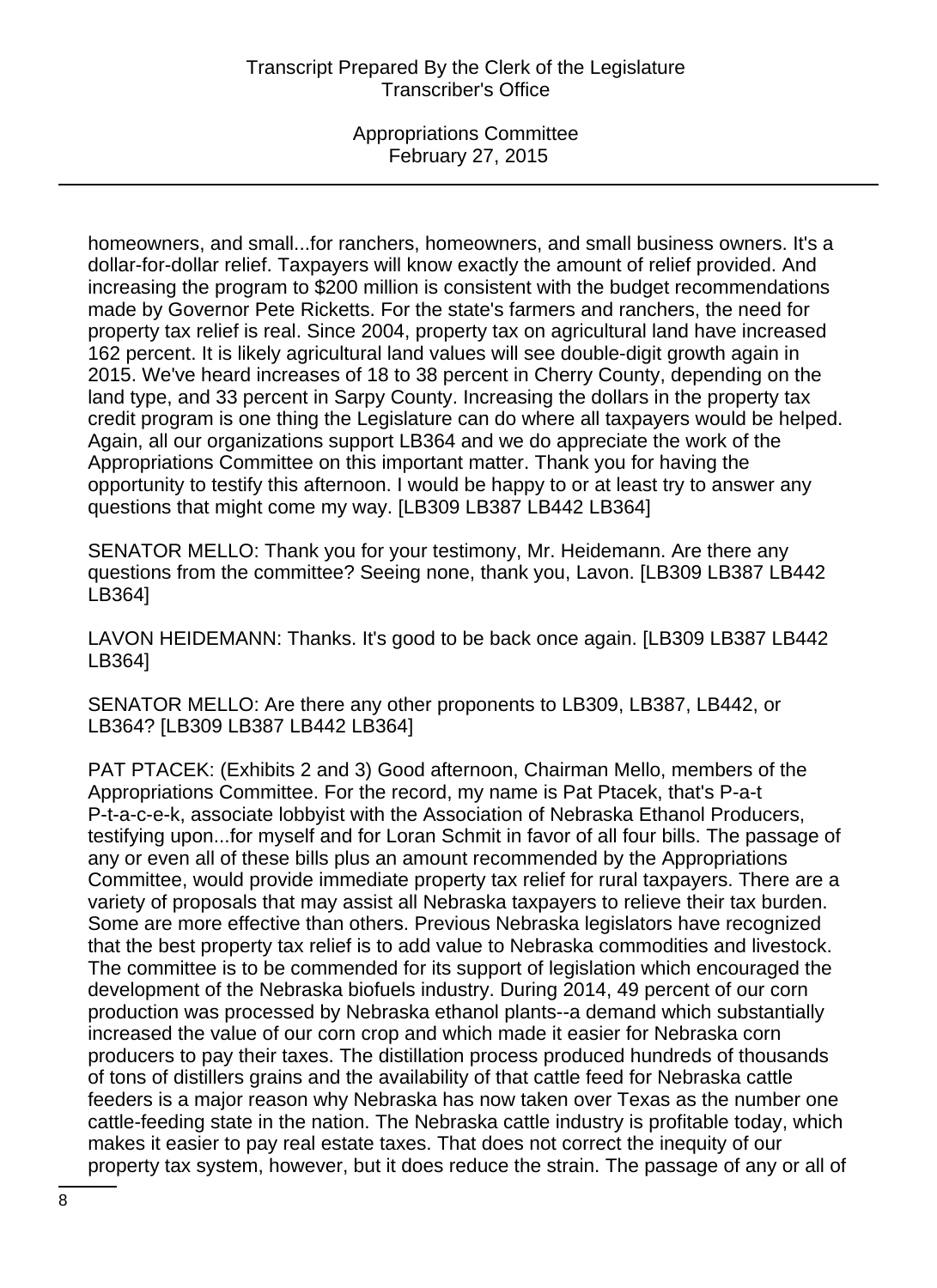these bills heard today, plus the help from the Appropriations Committee, gives rural taxpayers some relief while the Nebraska Legislature continues to follow the recommendations of the 2013 Tax Modernization Committee. I will take any questions that the committee has. Otherwise, I do have a...in support of LB364 by former-Senator Norm Wallman, if I could hand that in for the record. [LB309 LB387 LB442 LB364]

SENATOR MELLO: Are there any questions from the committee? Seeing none, thank you, Pat. [LB309 LB387 LB442 LB364]

PAT PTACEK: Thank you. [LB309 LB387 LB442 LB364]

SENATOR MELLO: Are there any other proponents for LB309, LB364, LB387, or LB442? [LB309 LB387 LB442 LB364]

WALTER RADCLIFFE: Senator Mello and members of the committee, my name is Walter Radcliffe, R-a-d-c-l-i-f-f-e, appearing before you today as a registered lobbyist on behalf of the Nebraska Realtors Association, not so much in favor of any one particular bill. But the realtors' position is that they do support, for property tax relief purposes, funding, additional funding for the property tax relief fund. So this seemed like the opportunity to come and make that position on the record. And having done that, I'd be happy to answer any questions. [LB309 LB387 LB442 LB364]

SENATOR MELLO: Thank you for your testimony, Mr. Radcliffe. Are there any questions for the committee? One question I do have, Mr. Radcliffe, is we have to probably put you down testifying on at least one bill. [LB309 LB387 LB442 LB364]

WALTER RADCLIFFE: Pick a number, Senator. I'll write it down here. [LB309 LB387 LB442 LB364]

SENATOR MELLO: We will put you down then for LB364,... [LB309 LB387 LB442 LB364]

WALTER RADCLIFFE: LB364 it is. [LB309 LB387 LB442 LB364]

SENATOR MELLO: ...if that's all right. [LB309 LB387 LB442 LB364]

WALTER RADCLIFFE: Thank you. Who introduced that, by the way? (Laughter) [LB309 LB387 LB442 LB364]

SENATOR MELLO: The gentleman is behind you. [LB309 LB387 LB442 LB364]

WALTER RADCLIFFE: Oh. Well, yeah, he'll do. (Laughter) Thank you and have a nice weekend. [LB309 LB387 LB442 LB364]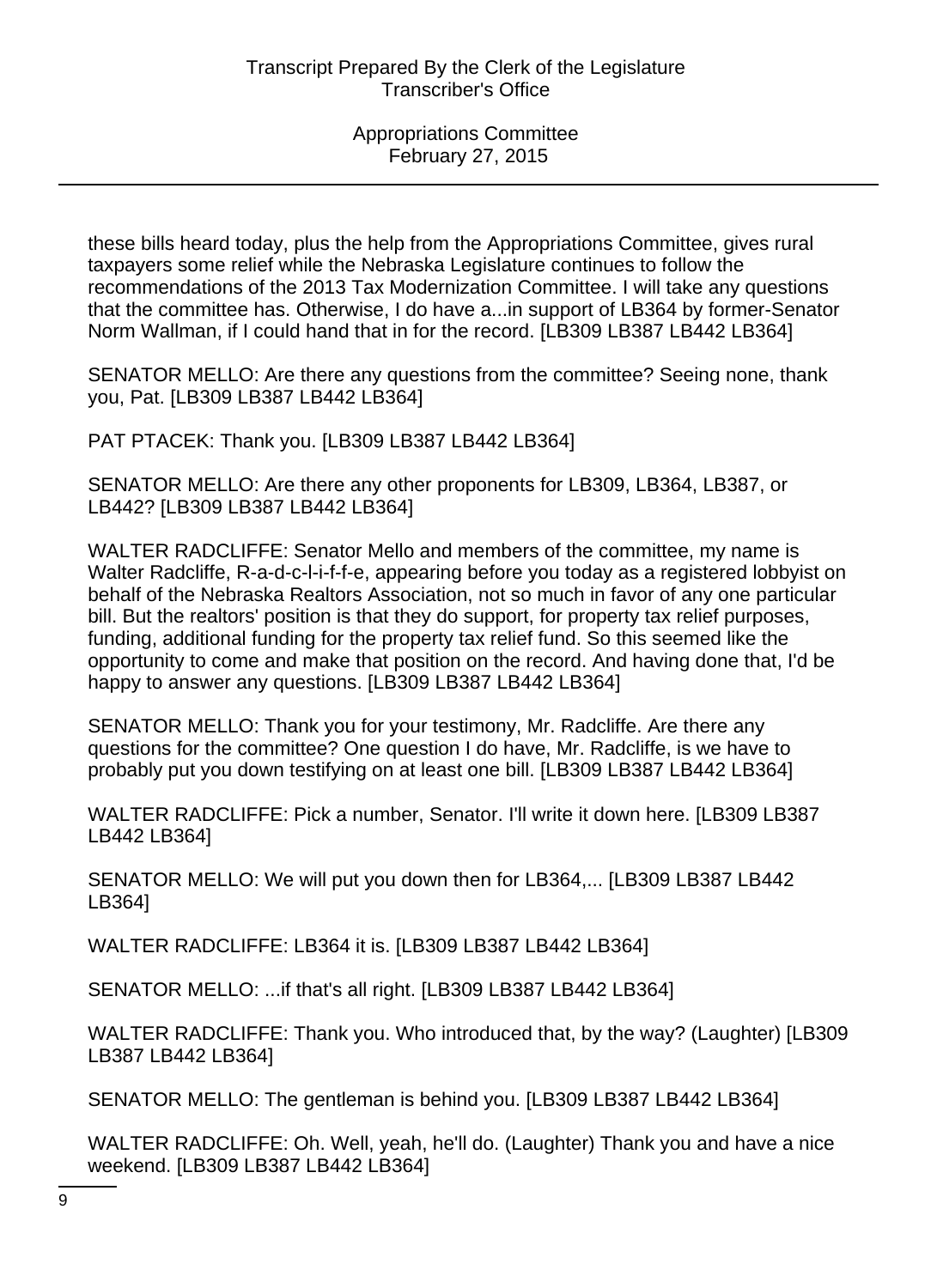SENATOR MELLO: Thank you. Are there any other testifiers on LB309, LB387, LB442, or LB364? Seeing none, are there any opponents to LB309, LB387, LB442, or LB364? [LB309 LB387 LB442 LB364]

RENEE FRY: (Exhibits 4 and 5) Good afternoon, Chairman Mello and members of the Appropriations Committee. My name is Renee Fry, R-e-n-e-e F-r-y, and I'm the executive director of OpenSky Policy Institute. I will tell you we spent a lot of time agonizing over these bills, whether there would be some that we could support or be neutral, but we really couldn't differentiate them. And at the end of the day, we just felt that more systemic reform was needed. I did prepare testimony, different testimony on both of the bills. Hopefully I'll be able to get to it. But because one is a Cash Reserve, we wanted to address those differently. So as I said, we're here in reluctant opposition to LB309, LB364, and LB442. Our research shows that our state's three-legged stool is out of balance and that we rely more heavily on property taxes. So we greatly appreciate the intent of the bills you are hearing today that would provide a reduction in property taxes. However, we would advocate, instead, for more systemic property tax reform, as opposed to injections of funding into the property tax credit program. Every major study of Nebraska's taxes since 1962 has noted our state's high reliance on property taxes to fund schools. That reliance is largely a result of historically low state support for our schools. Presently, about 48 percent of Nebraska's K-12 education comes from property taxes, compared to a national average of 29 percent. In FY '13, we hit an historic low in state support for K-12 education as a share of the economy since the implementation of TEEOSA. While that funding has bounced back slightly, the Appropriations' preliminary budget would again take a downward turn, taking us to just above the historically low level. The number one property tax recommendation of the Tax Modernization Committee was to "increase the state aid commitment to schools to offset property tax use and reduce property taxes as a share of total state and local taxes." At a time when school funding for K-12 education is near a historic low, our fear is that diverting dollars from the General Fund will remove the political will needed to meaningfully address our systemic imbalances. For this reason, we would support other proposals that would provide greater systemic property relief, such as Senator Bolz's circuit breaker, Senator Davis and Senator Sullivan both have bills that would significantly change how we fund education, and Senator Davis and Senator Haar both have bills that would conduct a review of school finance. Regarding LB387, OpenSky Policy Institute has been a strong advocate for building and protecting our state's Cash Reserve. I was before this committee earlier this week discussing the impact of revenue volatility on our state budget and the best practices we can implement to guard against these uncertainties, the most effective safeguard being a strong Cash Reserve. The Government Finance Officers Association recommends that governments maintain a Cash Reserve of two months, or 16.7 percent, of the General Fund. The Legislative Fiscal Office recommends maintaining 16 percent in the Cash Reserve when our economy is strong. Nebraska's Cash Reserve is projected to reach \$769 million at the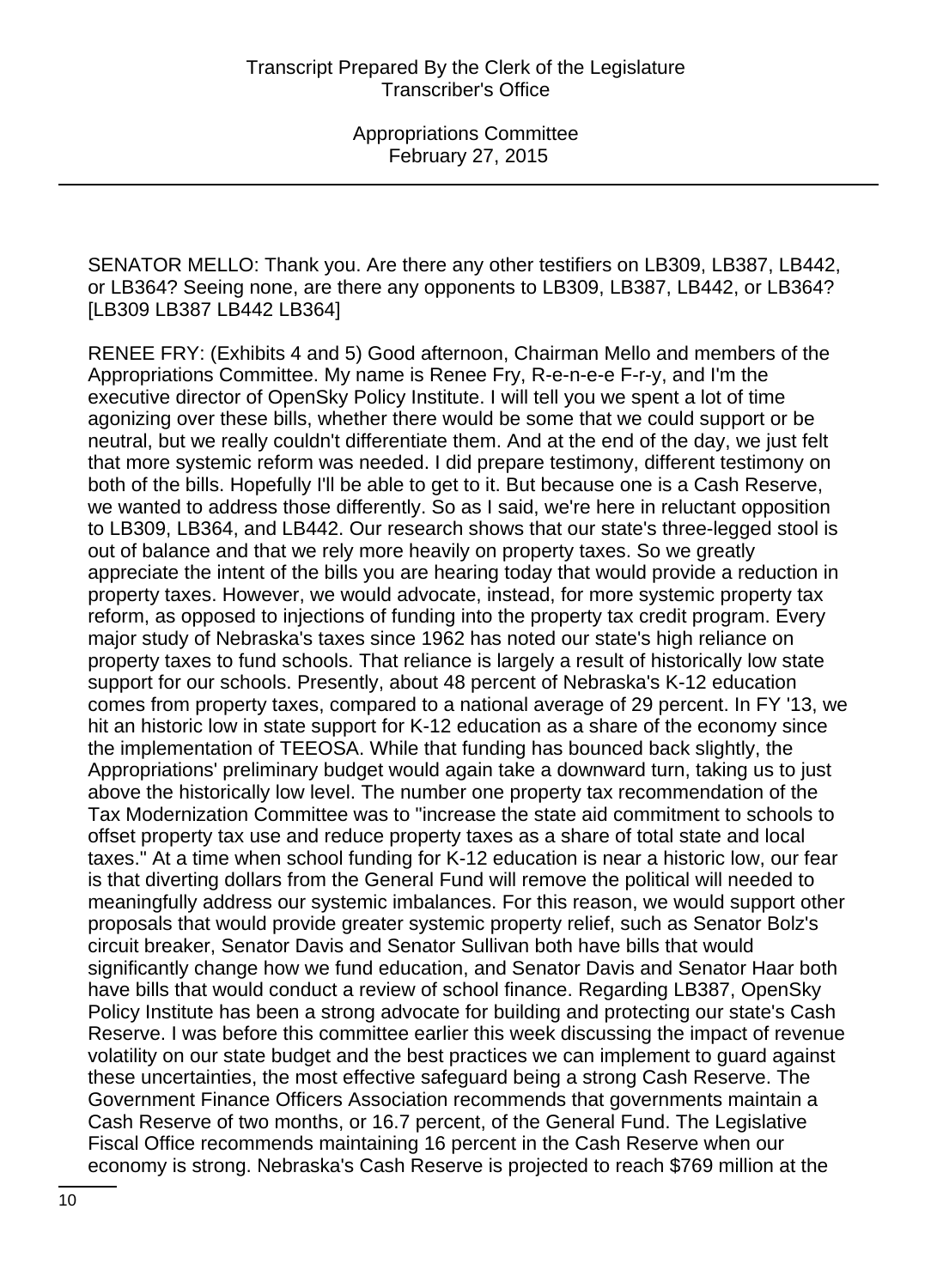## Transcript Prepared By the Clerk of the Legislature Transcriber's Office

Appropriations Committee February 27, 2015

end of FY '17, which would equal 16.6 percent of the General Fund. Taking \$60 million out of the Cash Reserve, as proposed in LB387, would reduce it to just over 15 percent, which is below minimum recommended levels. While we appreciate the intent of LB387, we believe the state's rainy fund should be reserved for economic downturns or one-time spending needs. However, contributing to the property tax credit program essentially creates an ongoing obligation, as any reduction in the level of funds allocated will functionally act as a property tax increase. We think it is vitally important that we maintain a Cash Reserve of at least 16 percent of our General Fund while our economy is strong. Our Cash Reserve needs to be at least that size to deal with the rainy days that are sure to come. I would like to note that we did stop up at the...at NEFAB (Nebraska Economic Forecasting Advisory Board) that's happening right now where they're looking at the forecast. And I will tell you that the Fiscal Office is projecting there's a \$90 million difference just this year in the projections between the Department of Revenue and the Legislative Fiscal Office. And in the next biennium, there's a \$60 million difference between the two. And so that just, for us, really reinforces the need to protect our state's rainy day fund if we're getting these significant differences and projections from two very qualified entities. So with that, thank you for your time and I'd be happy to answer any questions. [LB309 LB387 LB442 LB364]

SENATOR MELLO: Thank you for your testimony, Ms. Fry. Are there any questions from the committee? Senator Kuehn. [LB309 LB387 LB442 LB364]

SENATOR KUEHN: Thank you, Chairman Mello. And thank you, Ms. Fry, for coming before us again and talking to us about your organization's perspective on the rainy day fund. Just kind of want to clarify your position--so in opposition to the bills that would use General Funds and create an ongoing obligation, thereby reducing political will for structural reform for property tax. How do you balance that within the proposal which you have also opposed to using a one-time shot from the rainy day fund which would not create a continuing obligation but rather reestablishes and keeps that pressure on us as a body, as well as the executive branch, to continue to look toward structural reform? How do you balance those two kind of opinions? [LB309 LB387 LB442 LB364]

RENEE FRY: I mean the concern in either is it does maintain an expectation, right? And with that expectation comes perhaps the ability to keep pushing this issue further off. That's really our concern. And obviously, we're very concerned about draining the state's rainy day fund, particularly for something that isn't a one-time expenditure, because we would have to keep that up, right? I mean there would be, I think, a public expectation to maintain that so then it would have to come out of the General Fund. And not knowing, you know, where we're going to be in the economy, we just...we would prefer to use it for emergencies, lawsuit, those sorts of things, but really protect that for when we need it. [LB309 LB387 LB442 LB364]

SENATOR KUEHN: Okay. So in terms of approaching this kind of funding, would you